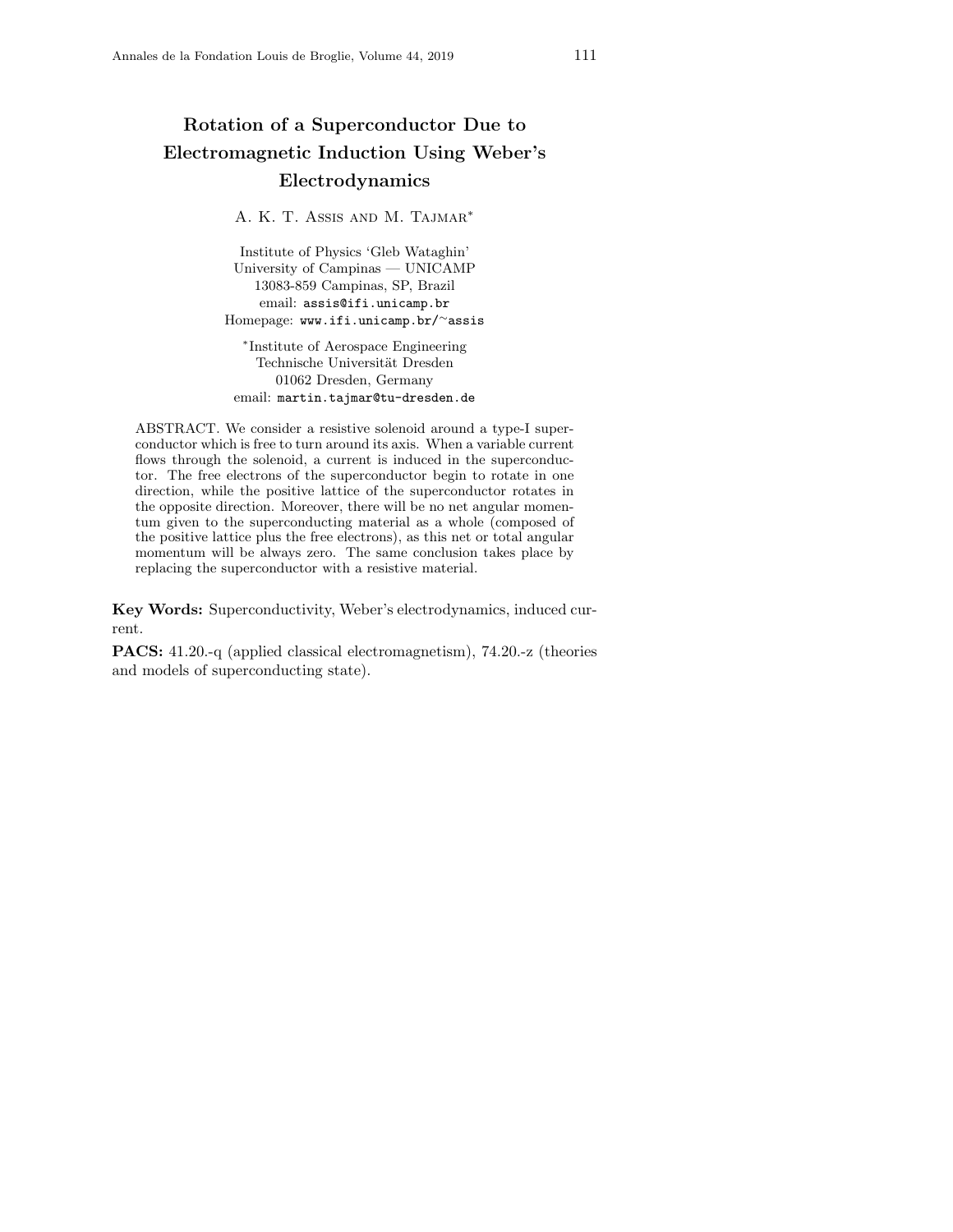#### 1 Weber's Force

In this work we utilize Weber's electrodynamics to study the rotation of a type-I superconductor due to electromagnetic induction. This paper continues our study of superconductivity utilizing Weber's electrodynamics.<sup>1</sup>

We will consider here the translational motion of the conduction electrons of the superconductor induced by an external variable current in a surrounding solenoid and the opposite translational motion of the positive lattice of the superconductor also induced by the same external source of variable current. The effect discussed here is different from the mechanical effect acting on a long cylindrical bar of iron accompanying the act of magnetization predicted by O. W. Richardson in 1908 and investigated experimentally by Einstein, de Haas, Stewart and others.<sup>2</sup> Richardson's effect happens through the orientation of the magnetic moment of iron's atoms due to the application of an external magnetic field, while the effect discussed here is related to the macroscopic translational motion of the conduction electrons through the positive lattice of the superconductor material.

Consider an inertial frame of reference S with origin O and a point particle 1 electrified with charge  $q_1$  located at point  $P_1$ . Let  $\vec{r}_1 = x_1 \hat{x} + x_2 \hat{x}$  $y_1\hat{y} + z_1\hat{z}$  be its position vector relative to the origin O of S, while  $\vec{r}_2$  =  $x_2\hat{x}+y_2\hat{y}+z_2\hat{z}$  is the position vector of another point particle 2 electrified with charge  $q_2$  and located at point  $P_2$ . The velocities and accelerations of these charges in S are given by, respectively:  $\vec{v}_1 = d\vec{r}_1/dt, \vec{v}_2 = d\vec{r}_2/dt$ ,  $\vec{a}_1 = d\vec{v}_1/dt = d^2\vec{r}_1/dt^2$  and  $\vec{a}_2 = d\vec{v}_2/dt = d^2\vec{r}_2/dt^2$ .

The position vector pointing from  $q_2$  to  $q_1$  will be defined by  $\vec{r}_{12} \equiv$  $\vec{r}_1 - \vec{r}_2$ . We also define in this reference frame the relative velocity vector  $\vec{v}_{12}$  and the relative acceleration vector  $\vec{a}_{12}$  by the following expressions:  $\vec{v}_{12} \equiv \vec{v}_1 - \vec{v}_2$  and  $\vec{a}_{12} \equiv \vec{a}_1 - \vec{a}_2$ . The charges are separated by a distance  $r_{12} \equiv \sqrt{(x_1 - x_2)^2 + (y_1 - y_2)^2 + (z_1 - z_2)^2}$ . The unit vector  $\hat{r}_{12}$  pointing from 2 to 1 can be written as  $\hat{r}_{12} \equiv (\vec{r}_1 - \vec{r}_2)/r$ .

In the International System of Units and in vector notation Weber's force  $\vec{F}_{21}$  exerted by particle 2 on particle 1 located at point  $P_1$  is given  $by:3$ 

 $^{1}[1]$  and  $[2]$ .

 $^{2}[3]$ , [4], [5], [6, p. 244], [7] and [8].

 $3[9]$ ,  $[10]$ ,  $[11]$ ,  $[12]$ ,  $[13]$ ,  $[14]$ ,  $[15]$  and  $[16]$ .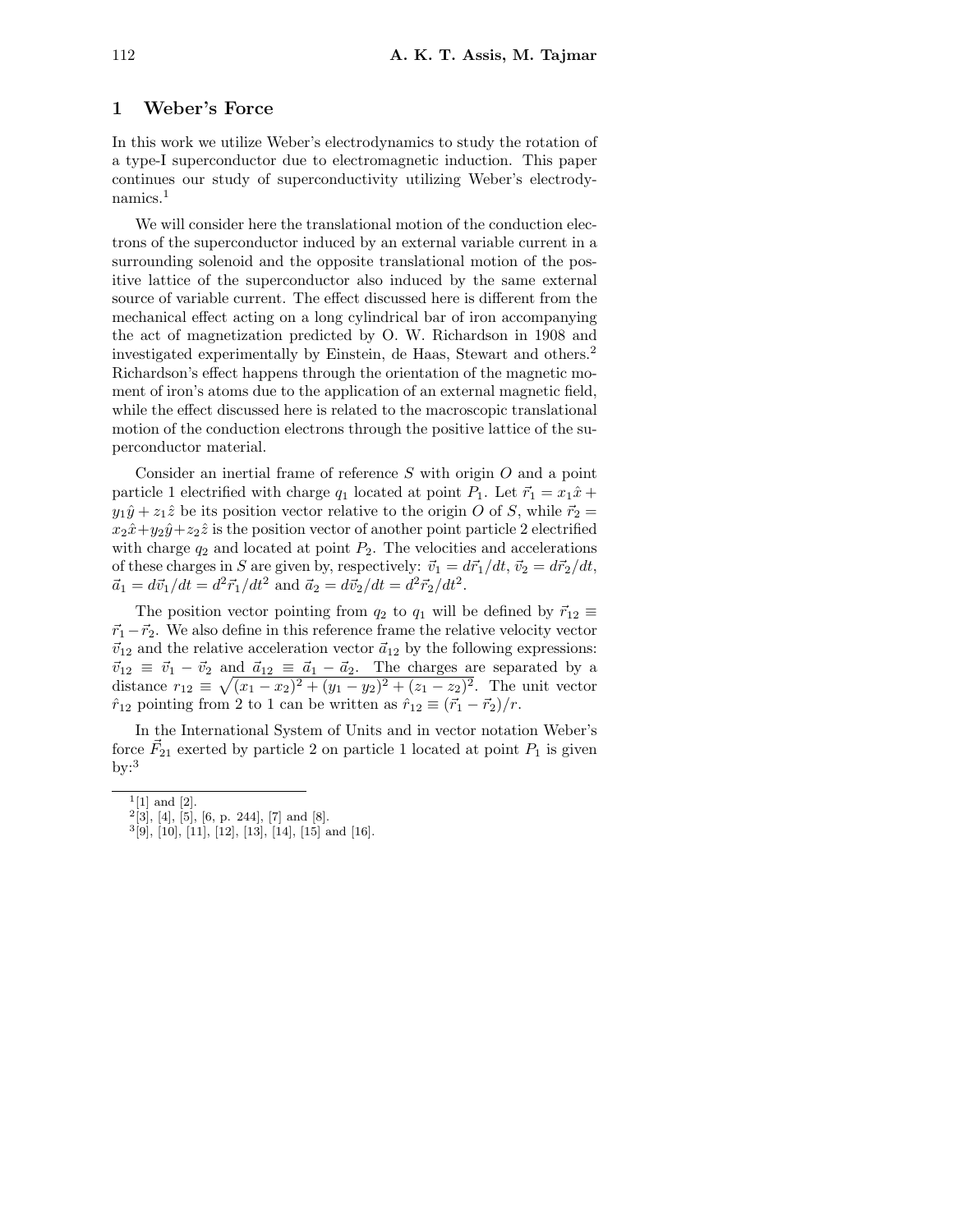$$
\vec{F}_{21} = -\vec{F}_{12} = \frac{q_1 q_2}{4\pi \varepsilon_o} \frac{\hat{r}_{12}}{r_{12}^2} \left( 1 - \frac{\dot{r}_{12}^2}{2c^2} + \frac{r_{12} \ddot{r}_{12}}{c^2} \right)
$$

$$
= \frac{q_1 q_2}{4\pi \varepsilon_o} \frac{\hat{r}_{12}}{r_{12}^2} \left[ 1 + \frac{1}{c^2} \left( \vec{v}_{12} \cdot \vec{v}_{12} - \frac{3}{2} \left( \hat{r}_{12} \cdot \vec{v}_{12} \right)^2 + \vec{r}_{12} \cdot \vec{a}_{12} \right) \right] . \tag{1}
$$

Here  $\vec{F}_{12}$  is the force exerted by  $q_1$  on  $q_2$  located at point  $P_2$ . Moreover,  $\dot{r}_{12} \equiv dr_{12}/dt$  is the relative *radial* velocity between them, while  $\ddot{r}_{12} \equiv d\dot{r}_{12}/dt = d^2r_{12}/dt^2$  is the relative *radial* acceleration between the charges. In vector notation these magnitudes can be written as:

$$
\dot{r}_{12} = \frac{dr_{12}}{dt} = \hat{r}_{12} \cdot \vec{v}_{12} \ , \qquad (2)
$$

and

$$
\ddot{r}_{12} = \frac{d\dot{r}_{12}}{dt} = \frac{d^2r_{12}}{dt^2} = \frac{\vec{v}_{12} \cdot \vec{v}_{12} - (\hat{r}_{12} \cdot \vec{v}_{12})^2 + \vec{r}_{12} \cdot \vec{a}_{12}}{r_{12}} \ . \tag{3}
$$

The constant  $c \equiv 1/\sqrt{\mu_o \varepsilon_o} = 2.998 \times 10^8$  m/s in equation (1) is the ratio of electromagnetic and electrostatic units of charge. Its experimental value was first determined by W. Weber and R. Kohlrausch. Its value is the same as light velocity in vacuum. In the expression  $c \equiv 1/\sqrt{\mu_o \epsilon_o}$ the magnitude  $\mu_o = 4\pi \times 10^{-7}$  H/m is called the permeability of free space, while  $\varepsilon_o = 8.85 \times 10^{-12}$  F/m is the permittivity of vacuum. We are using here an Eulerian description of the electric matter that will be put in motion.

In this work we will be dealing with neutral materials, so that the electrostatic or coulombian component of equation (1),  $q_1q_2\hat{r}_{12}/(4\pi\varepsilon_o r_{12}^2)$ , will not need to be considered in the calculations. The acquired velocities of the test particles considered here will be much smaller than light velocity, so that  $v_1 \ll c$  and  $v_2 \ll c$ , where  $v_1 \equiv |\vec{v}_1|$  and  $v_2 \equiv |\vec{v}_2|$ . Therefore, the velocity components of Weber's force (1) will be neglected in the following calculations. The only remaining term of Weber's force which will need to be considered here is the last component depending on the accelerations  $\vec{a}_1$  and  $\vec{a}_2$ , namely:

$$
\vec{F}_{21} = \frac{q_1 q_2}{4\pi \varepsilon_o} \frac{\vec{r}_{12}}{r_{12}^2} \frac{\vec{r}_{12} \cdot \vec{a}_{12}}{c^2} = \frac{\mu_o q_1 q_2}{4\pi} \frac{\hat{r}_{12}}{r_{12}} (\hat{r}_{12} \cdot \vec{a}_{12}) \tag{4}
$$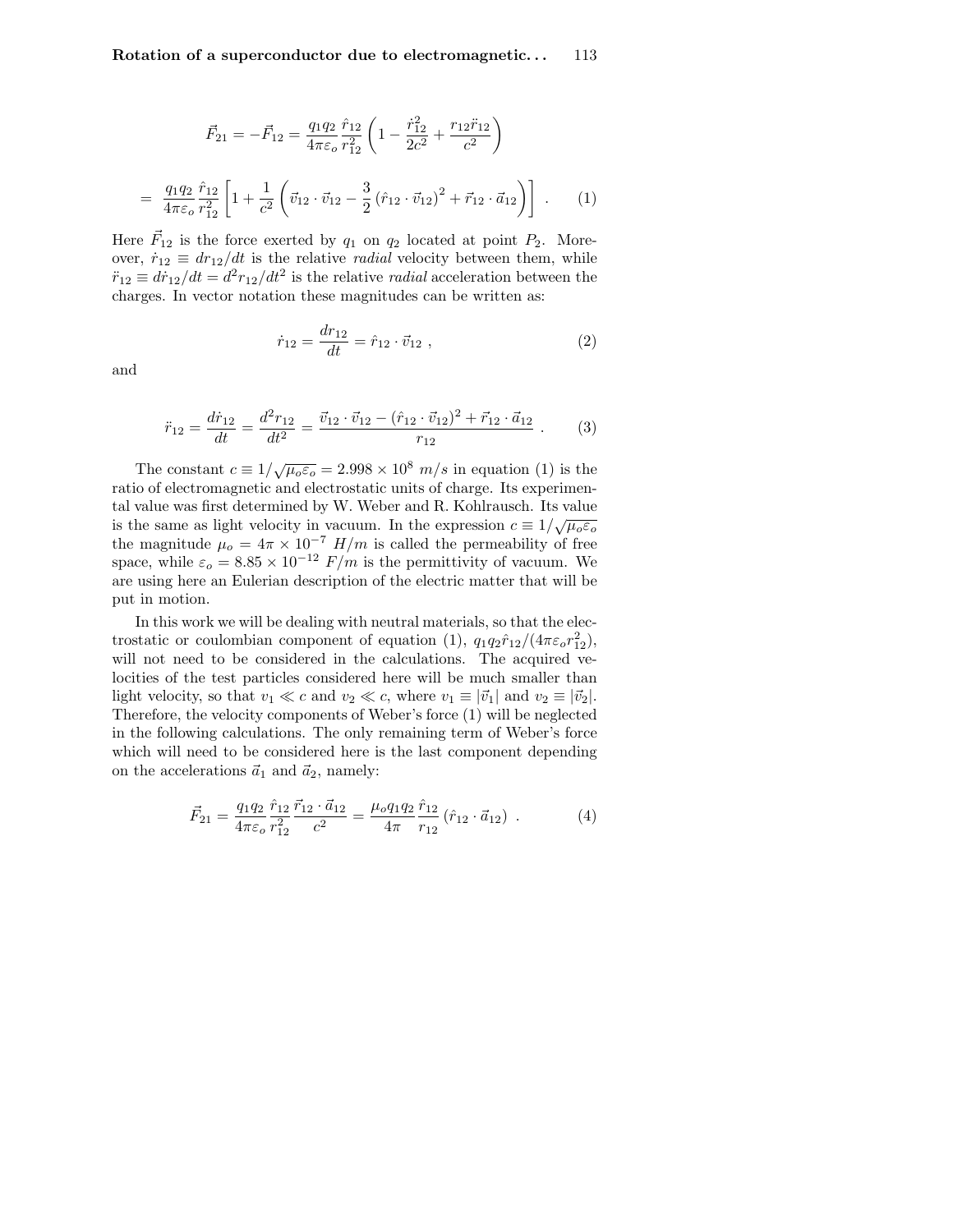# 2 Rotation of a Superconductor Due to Electromagnetic Induction

We first consider a resistive cylindrical shell of radius  $R_2$  and infinite length with its axis along the  $z$  axis. It is around a superconducting cylindrical shell of radius  $R_1 < R_2$  coaxial with the resistive shell. We suppose the internal cylinder to be composed of a single monoatomic layer of superconducting material.

The cylindrical shells 1 and 2 are assumed to be electrically neutral, being composed of positive lattices with surface charge densities  $\sigma_{2+} > 0$ and  $\sigma_{1+} > 0$ , respectively, together with free electrons having surface charge densities  $\sigma_{2-} = -\sigma_{2+}$  and  $\sigma_{1-} = -\sigma_{1+}$ . The positive lattice of the superconductor with surface charge density  $\sigma_{1+}$  will be identified with the macroscopic superconducting sample. Therefore, the rotation of the lattice means a rotation of the macroscopic sample being considered here.

We assume that the positive cylindrical shells and the conduction electrons are initially at rest relative to the inertial frame of reference S. We also assume that the positive lattice of the resistive shell will always remain at rest, with zero angular velocity:  $\vec{\omega}_{2+} = \vec{0}$ . In the time interval from  $t = 0$  to the final value  $t = t_f$  a given external applied current begins to flow azimuthally in the outer resistive cylinder, so that all its electrons move with a given angular velocity  $\vec{\omega}_{2-}(t) = \omega_{2-}(t)\hat{z}$ , reaching a final angular velocity  $\vec{\omega}_{2-}(t_f) = \omega_{2-f} \hat{z}$ . Our goal is to calculate the induced angular velocities of the positive lattice of the superconductor,  $\vec{\omega}_{1+}(t) = \omega_{1+}(t)\hat{z}$ , and the induced angular velocity of its free electrons,  $\vec{\omega}_1(t) = \omega_1(t)\hat{z}.$ 

We first consider a generic charged cylindrical shell of radius  $R_2$  and surface charge density  $\sigma_2$  rotating with angular velocity  $\omega_2(t)$  around the z axis. We calculate Weber's force exerted by this shell acting on a test charge  $q_1$  located at a distance  $R_1$  from the axis of the shell, figure 1.

We utilize cylindrical coordinates  $(\rho, \varphi, z)$ . Consider an element of source charge  $dq_2$  of the cylindrical shell having a surface charge density  $\sigma_2$  and area da<sub>2</sub>. In cylindrical coordinates  $da_2 = R_2 d\varphi_2 dz_2$ , where  $\varphi$ is the azimuthal angle. Therefore,  $dq_2 = \sigma_2 da_2 = \sigma_2 R_2 d\varphi_2 dz_2$ . When the cylindrical shell is rotating with angular velocity  $\omega_2(t) = d\varphi_2(t)/dt$ around the z axis, the position vector, velocity and acceleration of this element of charge relative to the inertial frame of reference  $S$  are given by, respectively:  $\vec{r}_2 = R_2 \hat{\rho}_2 + z_2 \hat{z}$ ,  $\vec{v}_2 = R_2 \omega_2 \hat{\varphi}_2$  and  $\vec{a}_2 = -R_2 \omega_2^2 \hat{\rho}_2 +$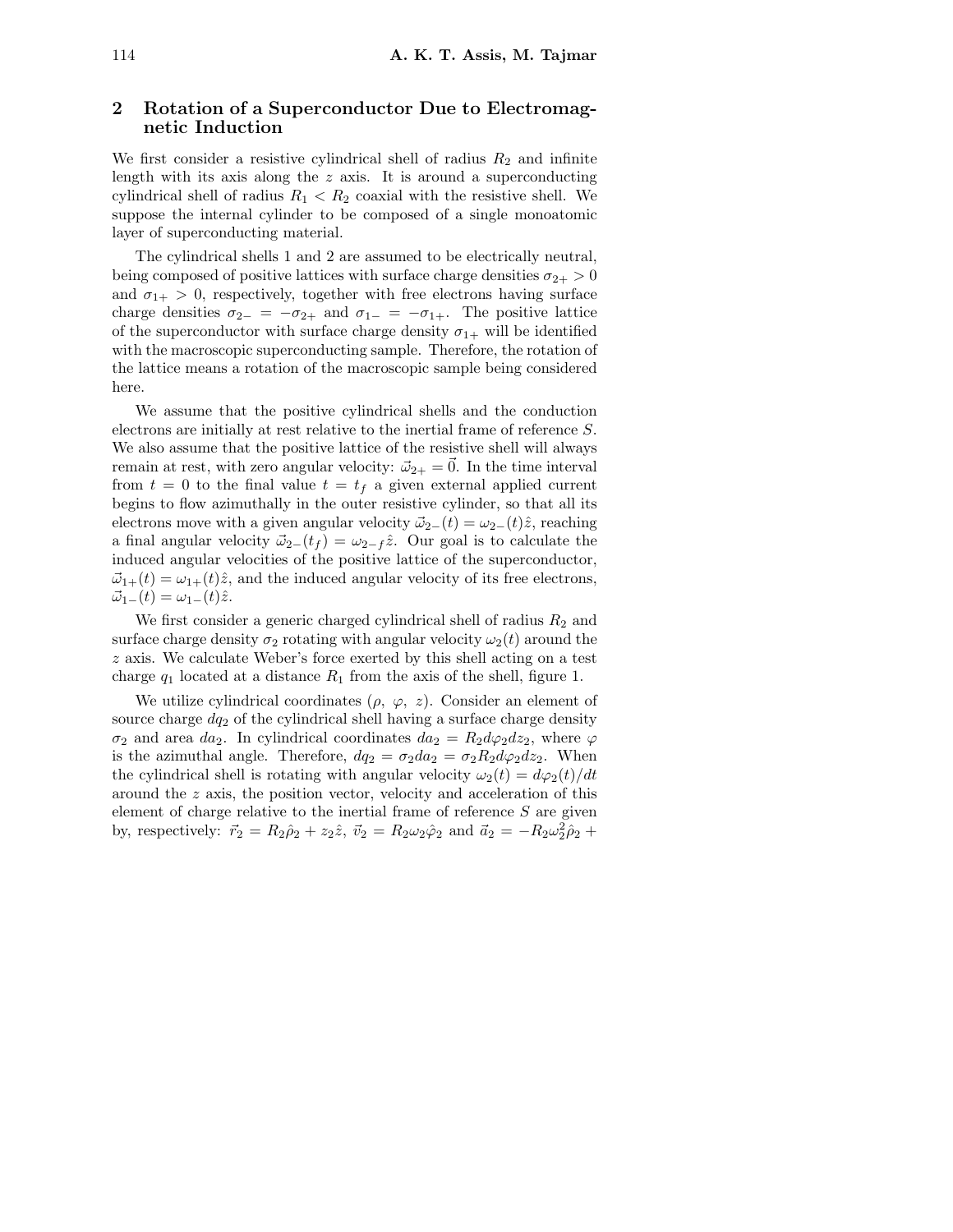

Figure 1: Cylindrical shell of length  $\ell$ , radius  $R_2$ , surface charge density  $\sigma_2$ rotating relative to the inertial frame of reference S with an angular velocity  $\omega_2(t)$  around the z axis and acting on a test charge  $q_1$  at a distance  $R_1$  from the z axis.

 $R_2\dot{\omega}_2\hat{\varphi}_2$ , where  $\hat{\rho}_2$ ,  $\hat{\varphi}_2$  and  $\hat{z}$  are the unit vectors of cylindrical coordinates at the location of  $dq_2$ , while  $\dot{\omega}_2 \equiv d\omega_2/dt$ . The test charge  $q_1$  is located at the internal cylindrical shell of radius  $\rho_1 = R_1$ . It may also have centripetal and tangential components of its acceleration. We assume that contact forces maintain this test charge at a constant distance  $R_1$ from the axis of the cylinder, so that  $\dot{\rho}_1 = 0$  and  $\ddot{\rho}_1 = 0$ . We consider the test charge located at  $z_1 = 0$ . We assume that it will move along the tangential direction  $\varphi$  with an angular velocity  $\omega_1(t) = d\varphi_1(t)/dt$ . Its position vector, velocity and acceleration relative to the inertial frame of reference S are then given by, respectively:  $\vec{r}_1 = \rho_1 \hat{\rho}_1$ ,  $\vec{v}_1 = \rho_1 \omega_1 \hat{\varphi}_1$ and  $\vec{a}_1 = -\rho_1 \omega_1^2 \hat{\rho}_1 + \rho_1 \dot{\omega}_1 \hat{\varphi}_1$ , where  $\dot{\omega}_1 \equiv d\omega_1/dt$ .

Equation (4) yields the force exerted by the source charge  $dq_2$  acting on the conduction electron  $q_1$ . Integrating equation (4) over the surface of the cylindrical shell of radius  $R_2$  yields the following net force acting on the test electron along the tangential or azimuthal direction  $\hat{\varphi}_1$ <sup>2</sup>

$$
\vec{F} = \int_{z_2 = -\infty}^{\infty} \int_{\varphi_2 = 0}^{2\pi} \frac{\mu_o q_1 dq_2 \hat{r}_{12}}{4\pi} (\hat{r}_{12} \cdot \vec{a}_{12})
$$

$$
= \begin{cases}\n-\mu_o q_1 \sigma_2 R_2 (\dot{\omega}_2 - \dot{\omega}_1) \rho_1 \hat{\varphi}_1 / 2, & \text{if } \rho_1 < R_2, \\
-\mu_o q_1 \sigma_2 R_2 (\dot{\omega}_2 - \dot{\omega}_1) R_2 \hat{\varphi}_1 / 2, & \text{if } \rho_1 = R_2, \\
-\mu_o q_1 \sigma_2 R_2 (\dot{\omega}_2 - \dot{\omega}_1) R_2^2 \hat{\varphi}_1 / (2\rho_1), & \text{if } \rho_1 > R_2.\n\end{cases} (5)
$$

 $^{4}[17]$  and [1].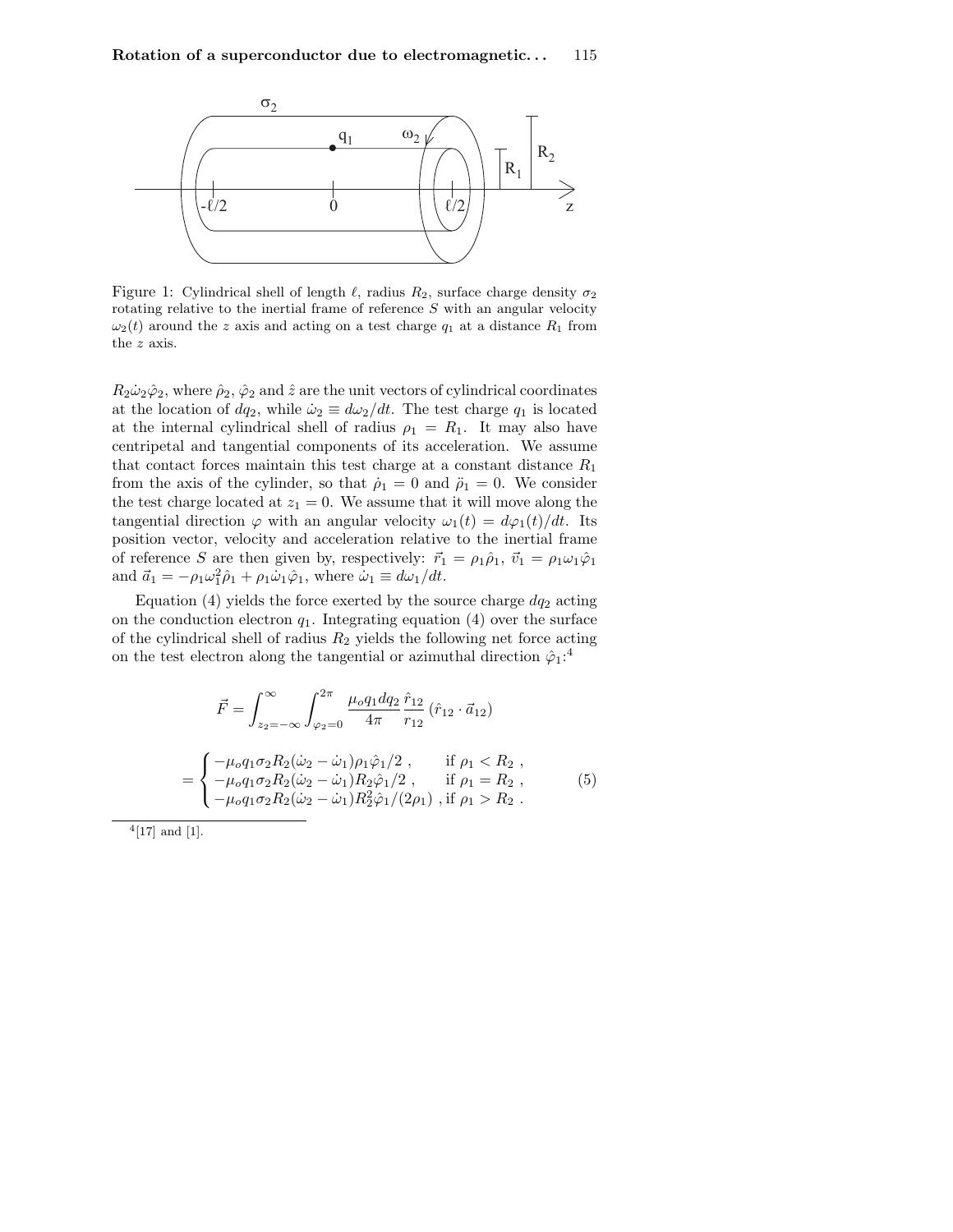We now apply Newton's second law of motion to the test charge  $q_1$  of inertial mass  $m_1$  located at  $\rho_1 = R_1$  and moving only along the azimuthal direction, namely:

$$
\vec{F} = m_1 \vec{a}_1 = m_1 R_1 \dot{\omega}_1 \hat{\varphi}_1 \ . \tag{6}
$$

Here  $\vec{F}$  represents the total force acting on the test charge. We are considering only the azimuthal component of this force along the  $\varphi$  direction, as contact forces prevent the test particle from moving along the radial  $\rho$  direction.

We assume two neutral cylindrical shells of infinite lengths and radii  $R_1$  and  $R_2 > R_1$  concentric along the z axis. The outer shell is a normal conductor with positive surface charge density  $\sigma_{2+} > 0$  and negative surface charge density  $\sigma_{2-} = -\sigma_{2+}$ , while the inner shell is superconducting with positive surface charge density  $\sigma_{1+} > 0$  and negative surface charge density  $\sigma_{1-} = -\sigma_{1+}$ . All these charges are supposed initially at rest relative to the inertial frame of reference S. Our goal is to calculate the motion induced in the positive and negative charges of the inner shell when an external azimuthal current is applied to the outer shell. We will assume that the positive lattice of the external resistive shell remains stationary during the whole process. The conduction electrons of the outer shell will be accelerated by an external source along the azimuthal direction during the time interval  $0 < t < t_f$ , moving around the z axis with a variable and given angular velocity  $\vec{\omega}_{2-}(t) = \omega_{2-}(t)\hat{z}$ . They begin at rest and at the end of this time interval they will be moving with the final and constant angular velocity  $\omega_{2-f} \hat{z}$ .

The test charge  $q_1$  at the superconducting shell is located at  $(\rho_1, \varphi_1, z_1) = (R_1, \varphi_1, 0)$ . It can rotate freely around the z axis in the time interval  $0 < t < t_f$  with a variable angular velocity  $d\varphi_1/dt \equiv \omega_1(t)$ which needs to be calculated. There are four sets of source charges which exert a force on any test charge of the inner shell in the time interval  $0 < t < t_f$ , namely: (a) the stationary positive lattice of the outer shell with surface charge density  $\sigma_{2+}$  and zero angular velocity  $\omega_{2+}(t) = 0$ ; (b) the set of negative conduction electrons of the outer shell with surface charge density  $\sigma_{2-} = -\sigma_{2+}$  moving with an angular velocity  $\vec{\omega}_{2-}(t) = \omega_{2-}(t)\hat{z}$ ; (c) the positive lattice of the inner shell with surface charge density  $\sigma_{1+}$  and angular velocity  $\omega_{1+}(t)$ ; and (d) the set of negative conduction electrons of the inner shell with surface charge density  $\sigma_{1-} = -\sigma_{1+}$  and angular velocity  $\omega_{1-}(t)$ . These four forces act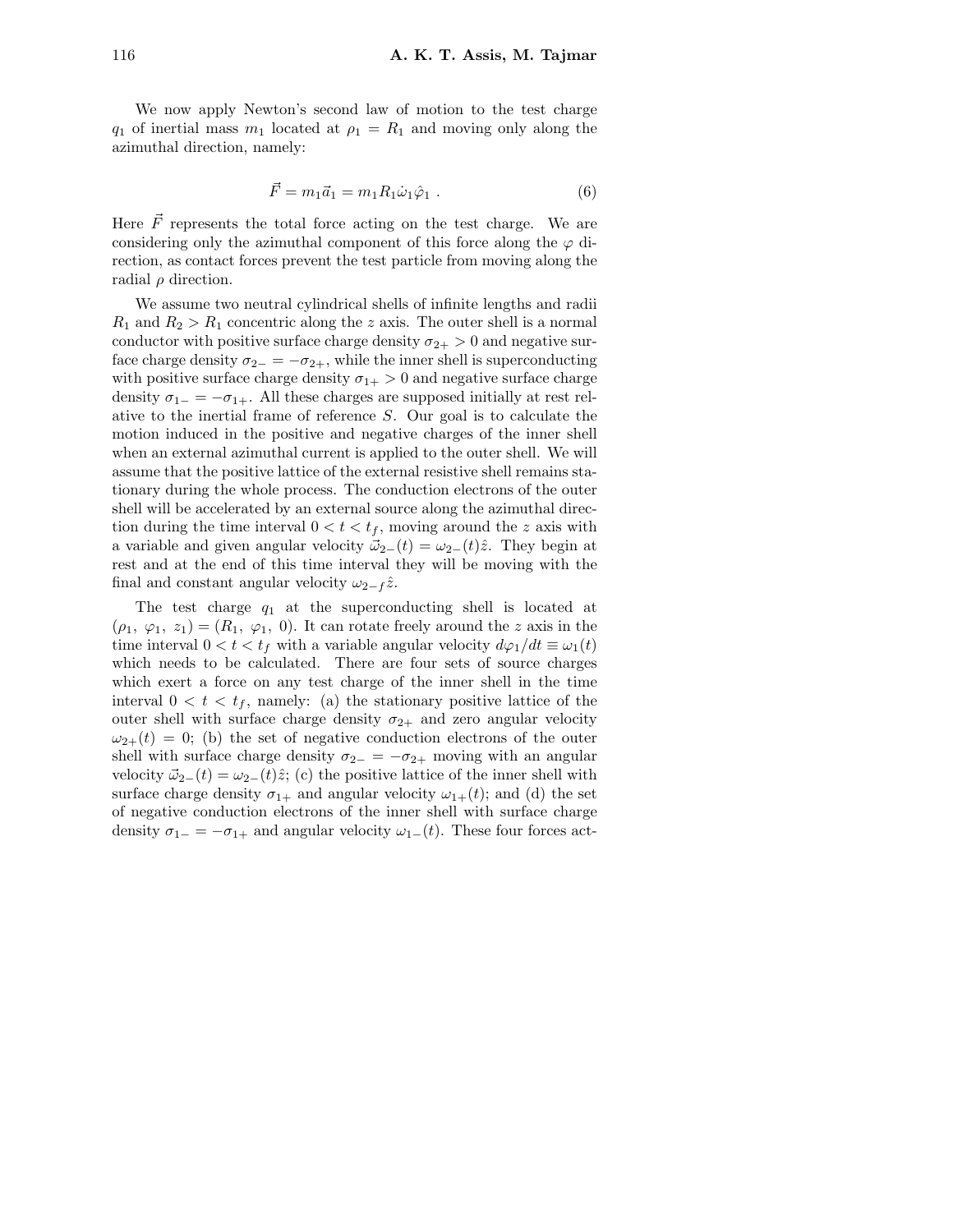ing on a test particle with mass  $m_1 > 0$  and charge  $q_1$  will be represented by, respectively,  $\vec{F}_{2+, q_1}$ ,  $\vec{F}_{2-, q_1}$ ,  $\vec{F}_{1+, q_1}$  and  $\vec{F}_{1-, q_1}$ .

The total force  $\vec{F}$  in equation (6) will be given by equation (5) exerted by the four sets of source charges presented in the previous paragraph, namely,  $(a)$ ,  $(b)$ ,  $(c)$  and  $(d)$ , acting on the the test charge.

We first consider the test charge to be a positive ion of the superconducting lattice with mass M and charge  $q_1 = Ne = N \times 1.6 \times 10^{-19} C >$ 0, where  $N > 0$  represents the number of free electrons per atom and  $e = +1.6 \times 10^{-19}$  C > 0 represents the charge of the proton. The angular velocity of this positive charge  $q_1$  will be represented by  $\omega_{1+}$ . As it will be moving together with all other positive ions of the inner shell, we have  $\dot{r} = 0$  and  $\ddot{r} = 0$  for any pair of positive ions of the inner shell, so that  $\vec{F}_{1+,\,q_1} = \vec{0}$ . Combining equations (5) and (6) for these four sets of source charges acting on this positive ion yields:

$$
\vec{F}_{2+, Ne} + \vec{F}_{2-, Ne} + \vec{F}_{1+, Ne} + \vec{F}_{1-, Ne}
$$

$$
= \frac{\mu_o N e R_1 R_2 \sigma_{2+} \dot{\omega}_{1+}}{2} \hat{\varphi}_1 + \frac{\mu_o N e R_1 R_2 \sigma_{2+} (\dot{\omega}_{2-} - \dot{\omega}_{1+})}{2} \hat{\varphi}_1 + \vec{0} + \frac{\mu_o N e R_1^2 \sigma_{1+} (\dot{\omega}_{1-} - \dot{\omega}_{1+})}{2} \hat{\varphi}_1 = M R_1 \dot{\omega}_{1+} \hat{\varphi}_1.
$$
 (7)

Let  $|m_{W1}| \equiv \mu_0 e R_1 \sigma_{1+}/2 > 0$  and  $|m_{W2}| \equiv \mu_0 e R_2 \sigma_{2+}/2 > 0$  be the magnitudes of the weberian electromagnetic masses for this cylindrical geometry.<sup>5</sup> With these definitions of  $|m_{W1}|$  and  $|m_{W2}|$  equation (7) can be written as:

$$
N|m_{W2}|\dot{\omega}_{2-} + N|m_{W1}|(\dot{\omega}_{1-} - \dot{\omega}_{1+}) = M\dot{\omega}_{1+}.
$$
 (8)

We now consider the test charge to be a free electron of the superconducting lattice with mass  $m = 9.1 \times 10^{-31}$  kg and charge  $q_1 = -e$  $-1.6 \times 10^{-19}$  C < 0. Its angular velocity will be represented by  $\omega_{1-}$ . As it will be moving together with all other free electrons of the inner shell,

 $[17]$ ,  $[18]$  and  $[1]$ .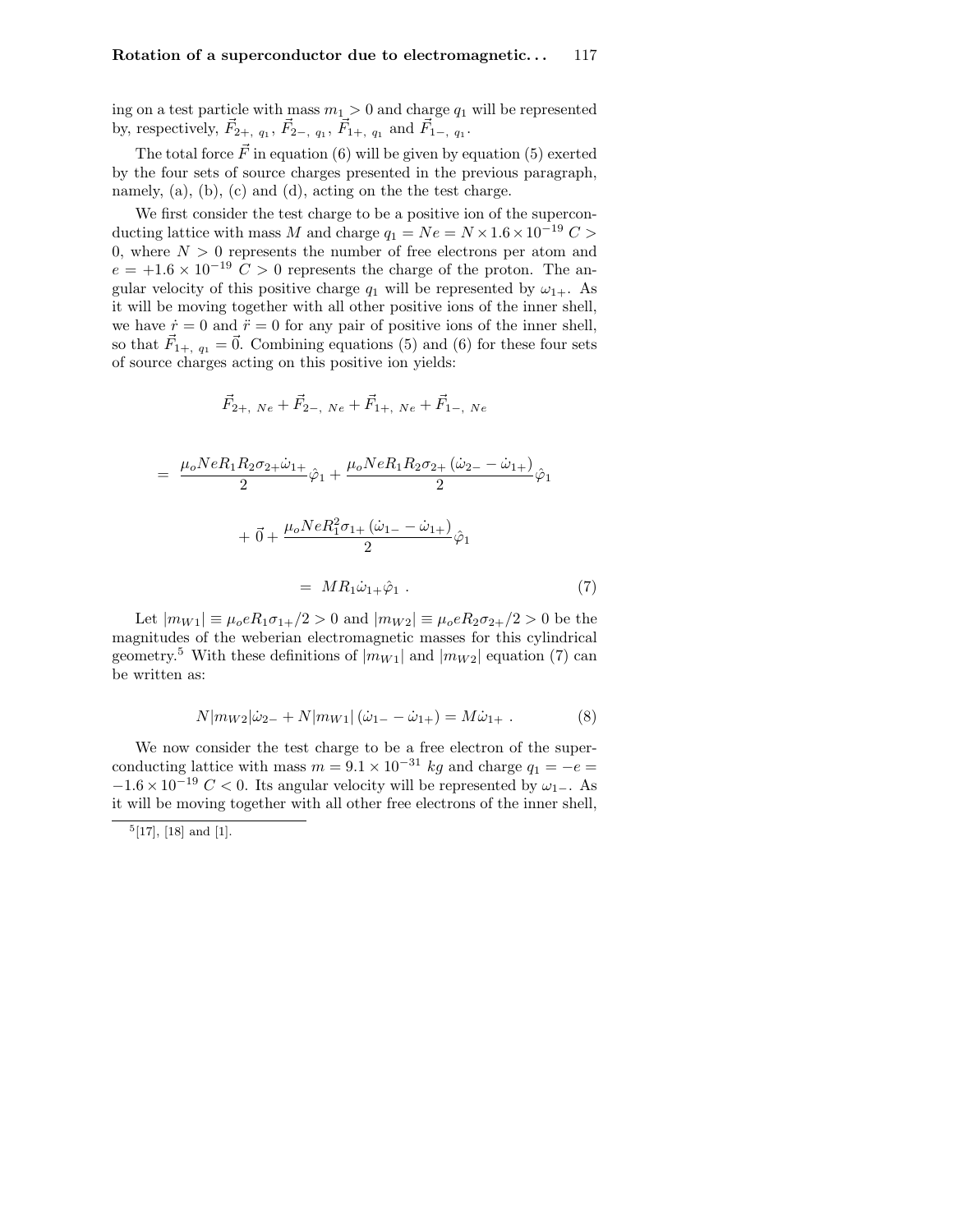we have  $\dot{r} = 0$  and  $\ddot{r} = 0$  for any pair of electrons of the inner shell, so that  $\vec{F}_{1-}$ ,  $q_1 = \vec{0}$ . Combining equations (5) and (6) for the four previous sets of source charges (a), (b), (c) and (d) acting on this free electron yields:

$$
\vec{F}_{2+,\;-e}+\vec{F}_{2-,\;-e}+\vec{F}_{1+,\;-e}+\vec{F}_{1-,\;-e}
$$

$$
= -\frac{\mu_0 e R_1 R_2 \sigma_{2+} \dot{\omega}_{1-}}{2} \hat{\varphi}_1 - \frac{\mu_0 e R_1 R_2 \sigma_{2+} (\dot{\omega}_{2-} - \dot{\omega}_{1-})}{2} \hat{\varphi}_1 + \frac{\mu_0 e R_1^2 \sigma_{1+} (\dot{\omega}_{1+} - \dot{\omega}_{1-})}{2} \hat{\varphi}_1 + \vec{0} = m R_1 \dot{\omega}_{1-} \hat{\varphi}_1 .
$$
 (9)

With the previous definitions of  $|m_{W1}|$  and  $|m_{W2}|$  this equation can be written as:

$$
-|m_{W2}|\dot{\omega}_{2-}+|m_{W1}|(\dot{\omega}_{1+}-\dot{\omega}_{1-})=m\dot{\omega}_{1-}.
$$
 (10)

Equations (8) and (10) yield:

$$
\dot{\omega}_{1-} = -\frac{M|m_{W2}|}{mM + mN|m_{W1}| + M|m_{W1}|}\dot{\omega}_{2-} ,\qquad (11)
$$

and

$$
\dot{\omega}_{1+} = \frac{Nm|m_{W2}|}{mM + mN|m_{W1}| + M|m_{W1}|} \dot{\omega}_{2-} = -\frac{Nm}{M} \dot{\omega}_{1-} . \tag{12}
$$

We can also integrate these two equations in time utilizing the initial conditions  $\omega_{1+}(0) = \omega_{1-}(0) = \omega_{2+}(0) = \omega_{2-}(0) = 0$ . After integration we obtain our final results, namely:

$$
\omega_{1-}(t) = -\frac{M|m_{W2}|}{mM + mN|m_{W1}| + M|m_{W1}|}\omega_{2-}(t) , \qquad (13)
$$

and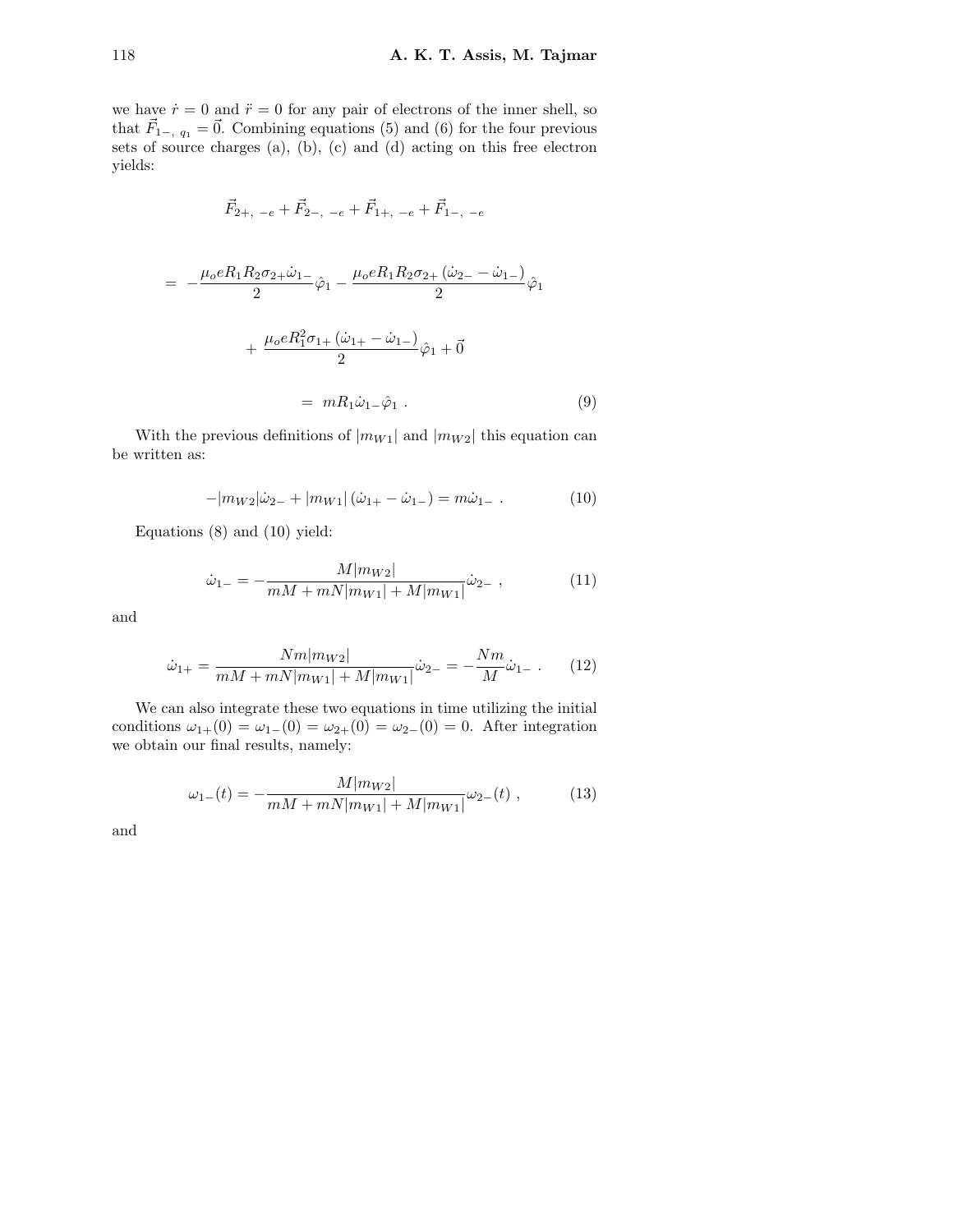$$
\omega_{1+}(t) = -\frac{Nm}{M}\omega_{1-}(t) . \tag{14}
$$

Let us give some orders of magnitude. The free electron mass is given by  $m = 9.1 \times 10^{-31}$  kg. Suppose  $R_1 = 0.1$  m and a lead superconductor with four free electrons per atom  $(N = 4)$  and a mass of its positive ion given by  $M = 3.44 \times 10^{-25}$  kg  $\gg m$ . Its number density is  $n = 3.3 \times$  $10^{28}~atoms/m^3$ , equivalent to  $1.0 \times 10^{19}~atoms/m^2$ . The surface charge density of these positive lead ions (each ion charged with four protons) is then given by  $\sigma_{1+} \approx 6.6 \, \text{C/m}^2$ . With an outer copper conductor with  $R_2 = 0.2$  m and  $\sigma_{2+} \approx 3 \text{ } C/m^2$  we have  $|m_{W1}| \equiv \mu_0 e R_1 \sigma_{1+}/2 \approx$  $6.6 \times 10^{-26}$  kg and  $|m_{W2}| \equiv \mu_0 e R_2 \sigma_{2+}/2 \approx 6.0 \times 10^{-26}$  kg, such that:

$$
m \ll |m_{W2}| < |m_{W1}| < M . \tag{15}
$$

Applying equation (15) with the appropriate orders of magnitude for the masses into equations (13) and (14) yields:

$$
\omega_{1-}(t) \approx -\frac{\sigma_{2+}R_2}{\sigma_{1+}R_1}\omega_{2-}(t) \approx -0.91\omega_{2-} , \qquad (16)
$$

and

$$
\omega_{1+}(t) = -\frac{Nm}{M}\omega_{1-}(t) \approx 1.06 \times 10^{-5}\omega_{1-} \tag{17}
$$

Therefore,  $|\omega_{1+}| \ll |\omega_{1-}|$ , while  $|\omega_{1-}| \approx |\omega_{2-}|$ . Although the angular velocities of the free electrons in shells 1 and 2 have the same order of magnitude, they rotate in opposite directions. That is, if the electrons in the external shell begin to rotate in the clockwise direction, the induced motion of the free electrons in the internal superconducting sample will take place in the counter-clockwise direction.

Multiplying equation (14) by  $R_1^2$  shows that the sum of the angular momentum acquired by the each positive ion of the superconducting lattice with the angular momentum acquired by its  $N$  free electrons goes to zero, namely:

$$
MR_1^2\omega_{1+}(t) + NmR_1^2\omega_{1-}(t) = 0.
$$
 (18)

Equations (13), (14) and (18) show that when the electrons are forced by external means to rotate in the resistive conductor, the free electrons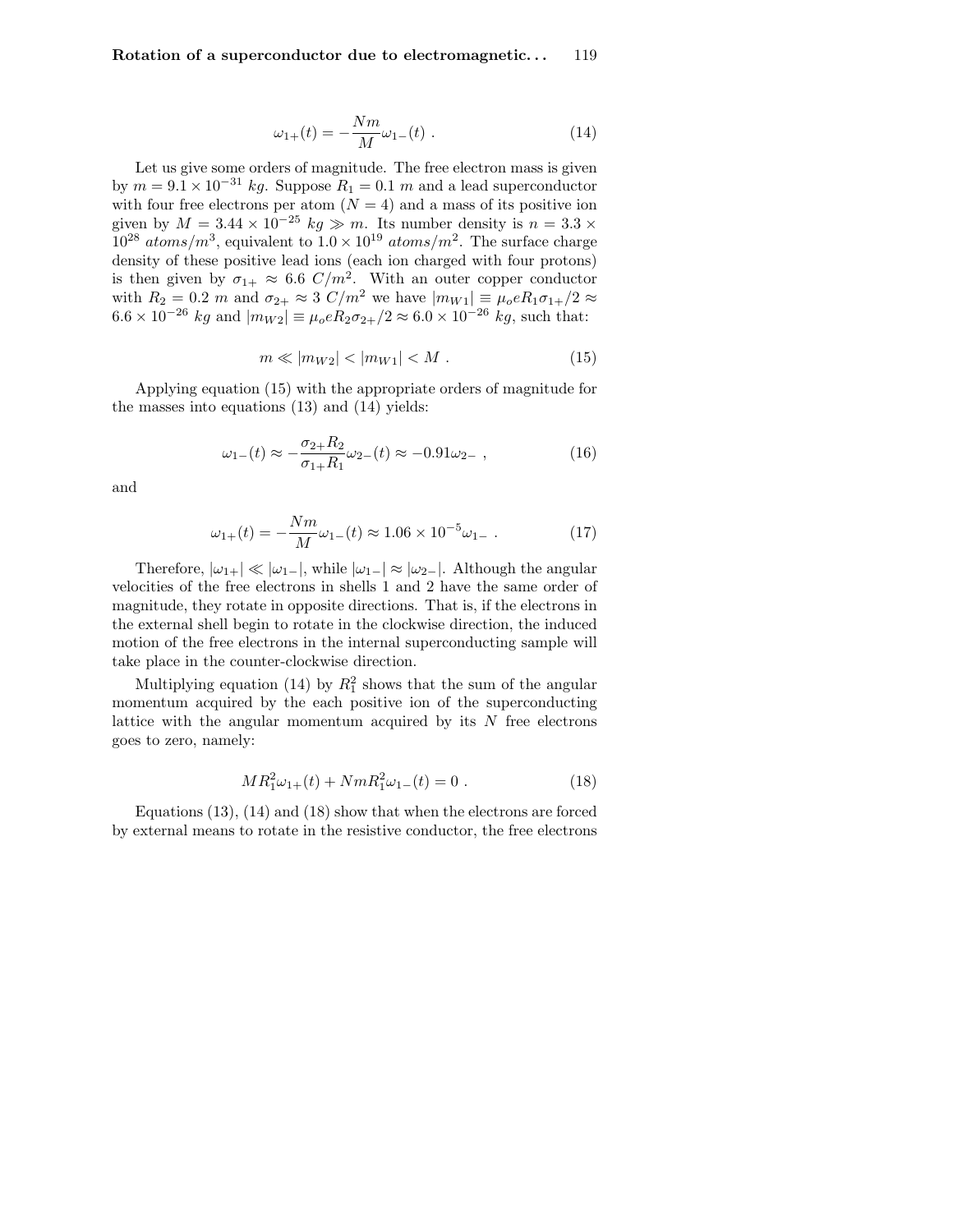of the internal superconductor will be induced to rotate in the opposite direction, while the positive lattice of the superconductor will rotate in the same direction as the electrons of the external resistive conductor, Figure 2.



Figure 2: When the electrons of the resistive cylindrical shell 2 are rotated by external means around the z axis with an angular velocity  $\omega_{2-}$ , they induce the free electrons of the superconducting shell 1 to rotate in the opposite direction with an angular velocity  $\omega_{1-}$ . They also induce the positive ions of the superconductor to rotate in the same direction as the electrons of shell 2 with a much smaller angular velocity  $|\omega_{1+}| \ll |\omega_{2-}|$ .

Moreover, there will be no net angular momentum given to the superconducting material as a whole, considered as being composed of the positive lattice plus the free electrons of the superconductor. This net or total angular momentum will be always zero according to equation (18).

### 3 Rotation of a Resistive Conductor Due to Electromagnetic Induction

It is now simple to include resistivity in the inner conductor. As is well known, the resistive force responsible for Ohm's law can be expressed microscopically as a frictional force proportional to the relative velocity between the conduction electrons and the lattice of the metal. This resistive force tries to decrease the relative motion between the lattice and the free electrons of the metal. We can then add to the left side of equation (9) the resistive force exerted by the lattice on any free electron as given by  $\vec{F}_{latt, -e}^{res} = -b(\vec{v}_{1-} - \vec{v}_{1+}),$  where  $b = e^2 n/g > 0$  is the positive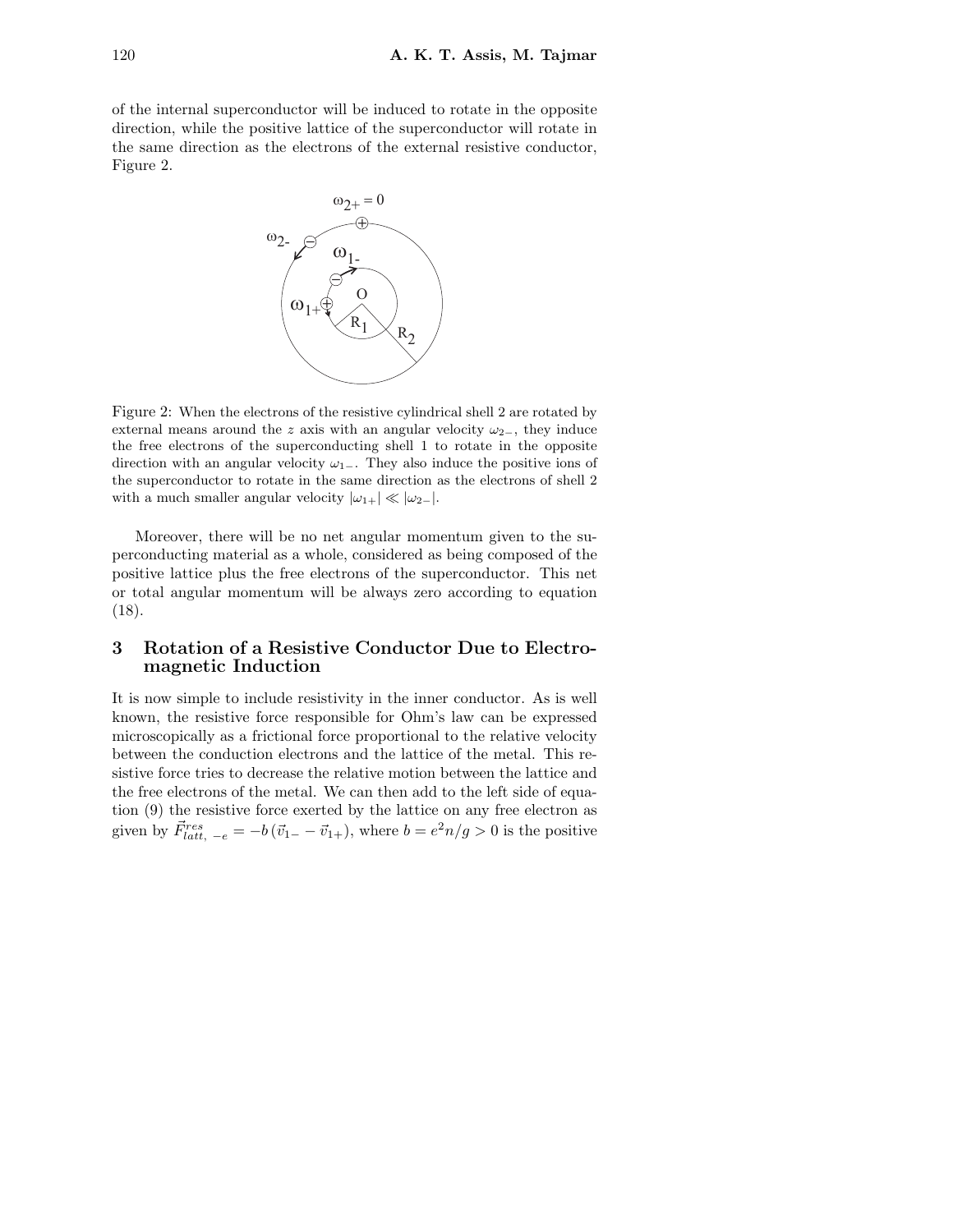coefficient of the frictional force. Moreover,  $n > 0$  represents the number density of the resistive conductor and g its conductivity. Analogously, by Newton's third law of motion, we must also add to the left side of equation (7) the resistive force of reaction exerted by the conduction electrons acting on the lattice, namely,  $\vec{F}_{-e, latt}^{res} = -\vec{F}_{latt, -e}^{res} = b(\vec{v}_{1-} - \vec{v}_{1+})$ . As these two forces comply with action and reaction, they will not generate any net angular momentum on the resistive conductor. Therefore equation (18) will remain valid for a resistive internal cylinder. That is, the external variable current can produce a rotation of the positive lattice of the resistive conductor in one direction (supposing that the lattice is free to rotate). However, the external current will also produce a rotation of the conduction electrons of this resistive conductor in the opposite direction. These opposite rotations will not generate any total angular momentum of the internal cylinder considered as a single body (that is, composed by the positive lattice together with the negative conduction electrons).

#### 4 Discussion and Conclusion

Although it is beyond the scope of this paper, it would be interesting to perform the calculation of the induced torque, on each type of charge, using the standard Maxwellian electrodynamics. In this formulation the external variable current creates a magnetic field and an electric field which act on the inner non-resistive or resistive neutral system by mutual induction between cylinders.

In this work we showed with Weber's electrodynamics that a variable current flowing in an external cylinder can induce rotations in one direction of the positive lattice of an internal superconducting cylinder, while the induced rotation of the free electrons belonging to the sample will take place in the opposite direction. The material composed of positive lattice and corresponding free electrons will receive no net angular momentum from the external source. We also reached a similar conclusion by extending our treatment to a resistive inner sample.

# Acknowledgments:

One of the authors (AKTA) wishes to thank the Alexander von Humboldt Foundation of Germany for a research fellowship during which the first ideas of this paper were developed. He thanks also FAEPEX/UNICAMP for financial support.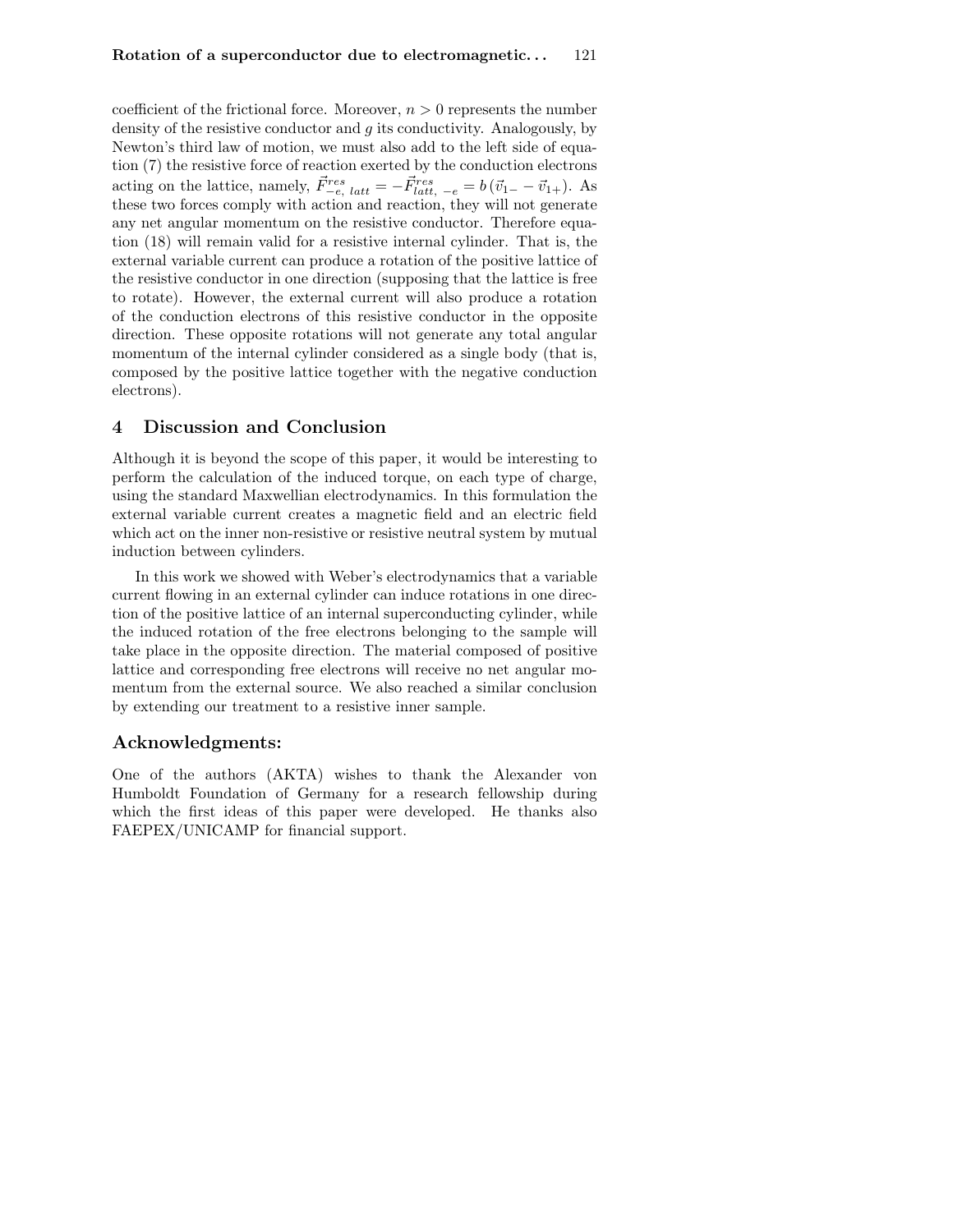# References

- [1] A. K. T. Assis and M. Tajmar. Superconductivity with Weber's electrodynamics: the London moment and the Meissner effect. Annales de la Fondation Louis de Broglie, 42:307–350, 2017.
- [2] K. A. Prytz. Meissner effect in classical physics. Progress in Electromagnetics Research M, 64:1–7, 2018.
- [3] O. W. Richardson. A mechanical effect accompanying magnetization. Physical Review, 26:248–253, 1908. Doi: 10.1103/PhysRevSeriesI.26.248.
- [4] A. Einstein and W. J. de Haas. Experimenteller Nachweiss der Ampereschen Molekularströme. Deutsche Physikalische Gesellschaft, Verhandlungen, 17:152–170, 1915.
- [5] A. Einstein and W. J. de Haas. Experimental proof of the existence of Ampère's molecular currents.  $KNAW$ , Proceedings  $-$  Proceedings of the Royal Netherlands Academy of Arts and Sciences, 18 I:696–711, 1915.
- [6] E. T. Whittaker. A History of the Theories of Aether and Electricity, volume 2: The Modern Theories. Humanities Press, New York, 1973.
- [7] V. Ya. Frenkel. On the history of the Einstein-de Haas effect. Soviet Physics Uspekhi, 22:580–587, 1979.
- [8] J. P. M. d. C. Chaib and C. H. M. Santos. A "prova experimental das correntes moleculares de Ampère" de A. Einstein e W. J. de Haas. Physicae Organum, 3:15–51, 2017.
- [9] A. K. T. Assis. Weber's Electrodynamics. Kluwer Academic Publishers, Dordrecht, 1994. ISBN: 0792331370.
- [10] J. Guala-Valverde. Inercia y Gravitacion. Fundacion Julio Palacios, Neuquen, Argentina, 1999. In collaboration with J. Tramaglia and R. Rapacioli. Available at: www.educ.ar/sitios/educar/recursos/ver?id= 90380.
- [11] M. d. A. Bueno and A. K. T. Assis. Inductance and Force Calculations in Electrical Circuits. Nova Science Publishers, Huntington, New York, 2001. ISBN: 1560729171.
- [12] J. Fukai. A Promenade Along Electrodynamics. Vales Lake Publishing, Pueblo West, 2003.
- [13] A. K. T. Assis and J. A. Hernandes. *The Electric Force of a Current:* Weber and the Surface Charges of Resistive Conductors Carrying Steady Currents. Apeiron, Montreal, 2007. Available at www.ifi.unicamp.br/ <sup>∼</sup>assis.
- [14] A. K. T. Assis, K. H. Wiederkehr, and G. Wolfschmidt. Weber's Planetary Model of the Atom, volume 19 of Nuncius Hamburgensis — Beiträge zur Geschichte der Naturwissenschaften. Tredition Science, Hamburg, 2011. Edited by G. Wolfschmidt. ISBN: 9783842402416.